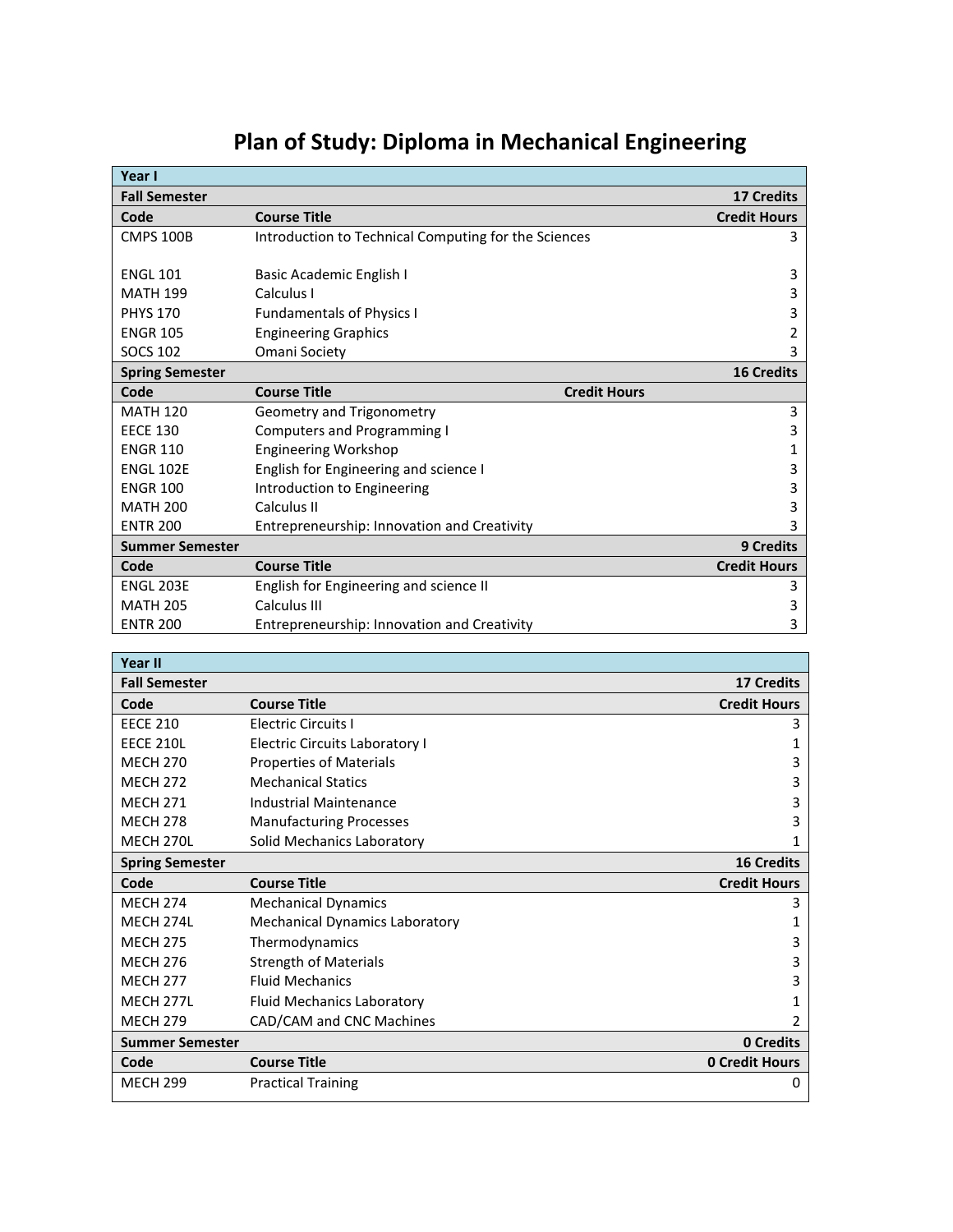# **Course Description**

## **MECH 270 Properties of Materials (3 crs)**

This course covers the different types of materials: metals, ceramics, polymers; type of bonds: Ionic, covalent and metallic bonds; unit cells and crystal structures, points, directions and planes within a unit cell; mechanical properties of materials: strength, toughness, ductility, resilience; failure: fatigue, creep. Thermal properties of materials: heat capacity, thermal expansion, thermal conductivity. Prerequisite: ENGR 100. Annually.

## **MECH 271 Industrial Maintenance (3 crs)**

This course equips students with a variety of technical skill areas such as mechanical installation, power transmission, bearings, shaft alignment, lubrication, fluid power, piping systems, fasteners, and safety at the workplace. Prerequisites: ENGR 100, ENGR 110.

## **MECH 272 Mechanical Statics (3 crs)**

This course covers the following topics: force vector, 2-D system of vectors, moment, couple, resultants, static equilibrium of 2-D forces and moments, centroid, truss, friction. Prerequisites: ENGR 100, PHYS 170, Co-requisite MATH 199.

## **MECH 274 Mechanical Dynamics (3 crs)**

This course covers the following topics: position, velocity and acceleration of a particle, equations of motion for constant acceleration, Newton's Laws, mechanical work, energy and power, impulse, impact, coefficient of restitution, conservation of momentum, and spring stiffness. Prerequisites MECH 272, MATH 200. Annually.

## **MECH 275 Thermodynamics (3 crs)**

This course covers the following topics: basic considerations of the three laws of thermodynamics, open and close systems, two phase systems, steam tables and charts, elementary statistical principles for the prediction of properties of pure substances and mixtures, system and control volume analysis of thermodynamic processes, irreversibility, Entropy, relations for ideal gas mixtures. Prerequisites: ENGR 100, MATH 200.

## **MECH 276 Strength of Materials (3 crs)**

This course covers the different types of stress and strain induced by different types of loading: axial loading, torsion, pure bending: shear force and bending moment diagrams; stress concentration; analysis and design of beams in bending; shearing stresses in beams and thin-walled members; deflection of beams. Co-requisite: MECH 270 and Prerequisite: MECH 272.

## **MECH 277 Fluid Mechanics (3 crs)**

This course covers the basic concepts of fluid mechanics: properties of fluids, pressure and fluid statics, hydrostatic forces, fluid kinematics, conservation of mass, conservation of energy, fluids in rigid body translational and rotational motions, Bernoulli's equation, and momentum analysis of flow systems. Prerequisites: MECH 272, MATH 200.

## **MECH 278 Manufacturing Processes (3 crs)**

This course covers descriptive introduction to a wide variety of manufacturing processes: metal casting, powder metallurgy, sheet metal working, bulk deformation, fundamentals of machining, machining operation and machine tools. The course also covers dimensions, tolerance and surfaces, as well as a review of the classification of materials. Prerequisite: ENGR 100. Annually.

## **MECH 279 CAD/CAM and CNC Machines (3 crs)**

This covers the principles, techniques, and applications of computer numerically controlled (CNC) machine tools. G and M code programming of industrial machines, tooling systems, introduction to Computer Aided Drafting and Manufacturing (CAD/CAM) systems, introduction to the principle of Flexible Manufacturing Systems (FMS), and hands-on training on CNC machine. Prerequisite: MECH 273. Annually.

### **MECH 299 Practical Training (0 crs)**

Eight weeks of supervised project/internship aimed at providing practical experience for Mechanical Engineering diploma students. Prerequisite: Permission of the Instructor.

**MECH 371 Heat Transfer (3 crs)**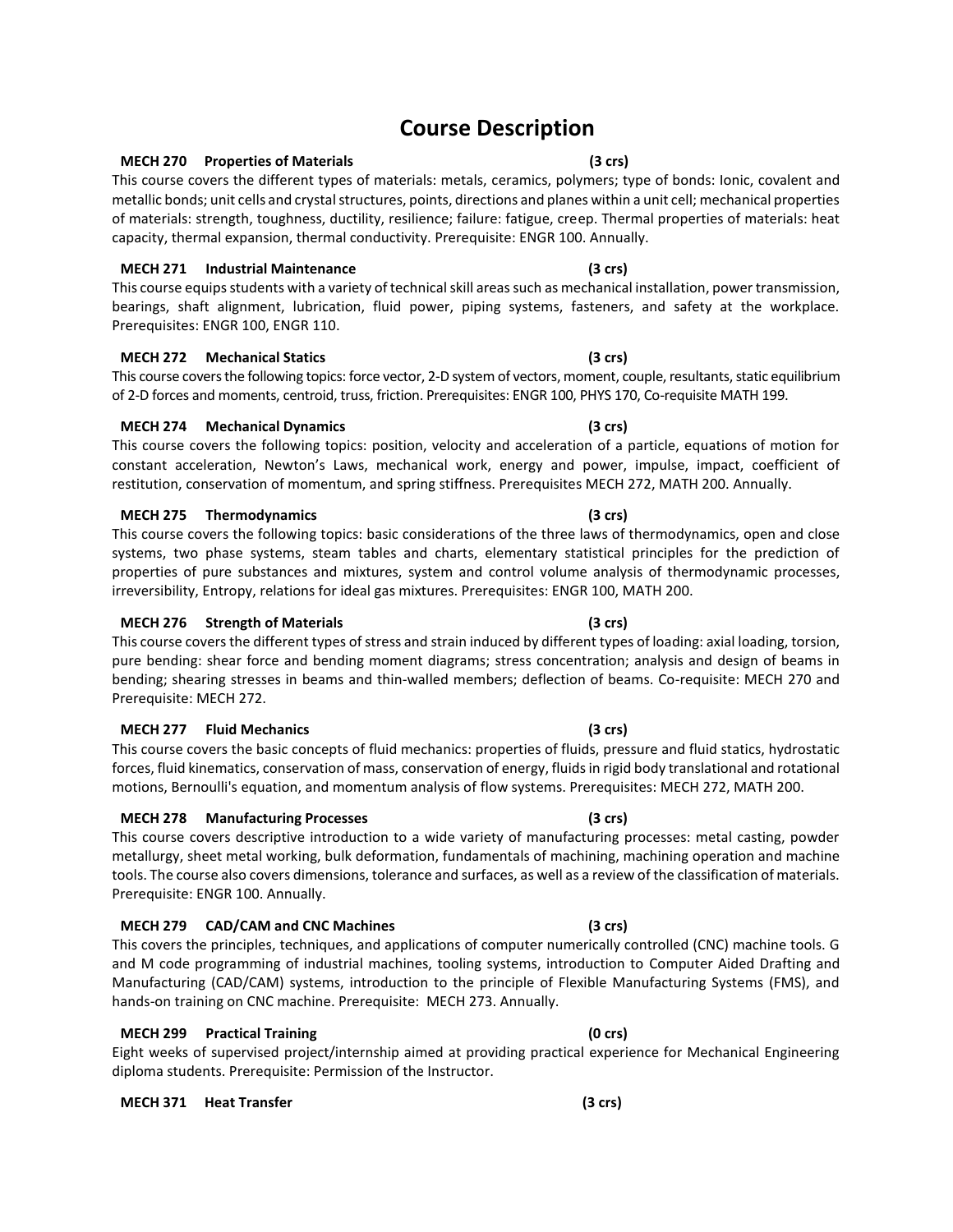measurement chain and interfacing concepts; data acquisition, manipulation, transmission, and recording;

This course covers the whole

## **MECH 373 Mechanical Design I (3 crs)**

### This course covers a review of stress, strain, and deflection; combined loading; Mohr's circles, principal stresses and maximum shear stress; static failure theories; fatigue failure theories; surface failure; design of different mechanical

### measurement of various physical variables; computer application (e.g. LabVIEW); and practical team project. Prerequisites: EECE 210 and MATH 205.

**MECH 374 Instrumentation & Measurements (3 crs)**

temperature, motor speed control, etc.). Prerequisite: MATH 210. Annually.

## **MECH 376 Kinematics of Mechanical Systems (3 crs)**

design. Prerequisites: MECH 275, MECH 277. Annually.

This course covers the following topics: kinematics fundamentals, Grashof condition, graphical linkage syntheses, position analysis, computer-aided mechanism design, velocity analysis using graphical and analytical methods, acceleration analysis using analytical and graphical methods, dynamic force analysis, balancing of rotating machineries. Prerequisite: MECH 274. Annually.

This course covers the mechanism and basic equations for conduction, convection and radiation, steady-state one dimensional conduction heat transfer, Cartesian and cylindrical coordinates, resistance concept for plane wall & radial systems, contact resistance, multi-layer plane walls and radial systems, extended surfaces, forced convection dimensional analysis, natural convection, internal flows in tubes, heat exchangers, LMTD and e-NTU methods of

state responses; stability; frequency-response analysis: bode diagram, Nyquist plots; lab may include software application (e.g. MATLAB or LabVIEW) and/or hardware equipment (inverted pendulum, level, pressure,

components: shafts, keys, couplings; columns; bearings and lubrication; introduction to finite element analysis (FEA).

spectrum of measurement and instrumentation concepts: sensor classification, calibration and characteristics;

## **MECH 400 Practical Training (0 crs)**

Prerequisite: MECH 276. Annually.

Supervised project/internship aimed at providing practical experience for Mechanical Engineering bachelor students. Prerequisite: Permission of the Instructor.

## **MECH 401 Final Year Project I (0 crs)**

A supervised project, normally in groups of three students, aimed at providing a practical experience in some aspects of mechanical engineering. Students are expected to complete a literature survey, project specification, critical analysis, and to acquire the necessary material needed for their intended end product.

## **MECH 402 Final Year Project II (3 crs)**

A course in which the students integrate their acquired knowledge and skills to deliver the product researched and planned in MECH 401. Prerequisite: MECH 401.

## **MECH 413 Air Conditioning (3 crs)**

This course covers the following: review of basic concepts and fundamentals of thermodynamics, psychrometry, human comfort, heat transfer in residential building, heating load calculations, cooling load calculations, required air quantities for cooling or heating. Prerequisite: MECH 275. Annually.

## **MECH 431 Mechanical Vibrations (3 crs)**

This course covers the response of discrete single, two- and multi-degree of freedom systems to vibration, free and forced vibration, response of damped and undamped systems to vibration, damping cases: underdamped, critically damped and overdamped systems, Lagrange's equation, base excitation, rotating imbalance, vibration Isolation, and introduction to human responses to vibration. Prerequisite: MECH 274, Co-requisite MATH 210. Annually.

## **MECH 314 Fluid Power (3 crs)**

## Laplace transform; mathematical modeling of dynamic systems; state-space; Linearization; transient and steady-

### **MECH 372 Control Systems (3 crs)** This course covers the basic concepts of control theory: plant, controller, process, open-loop, feed-back control;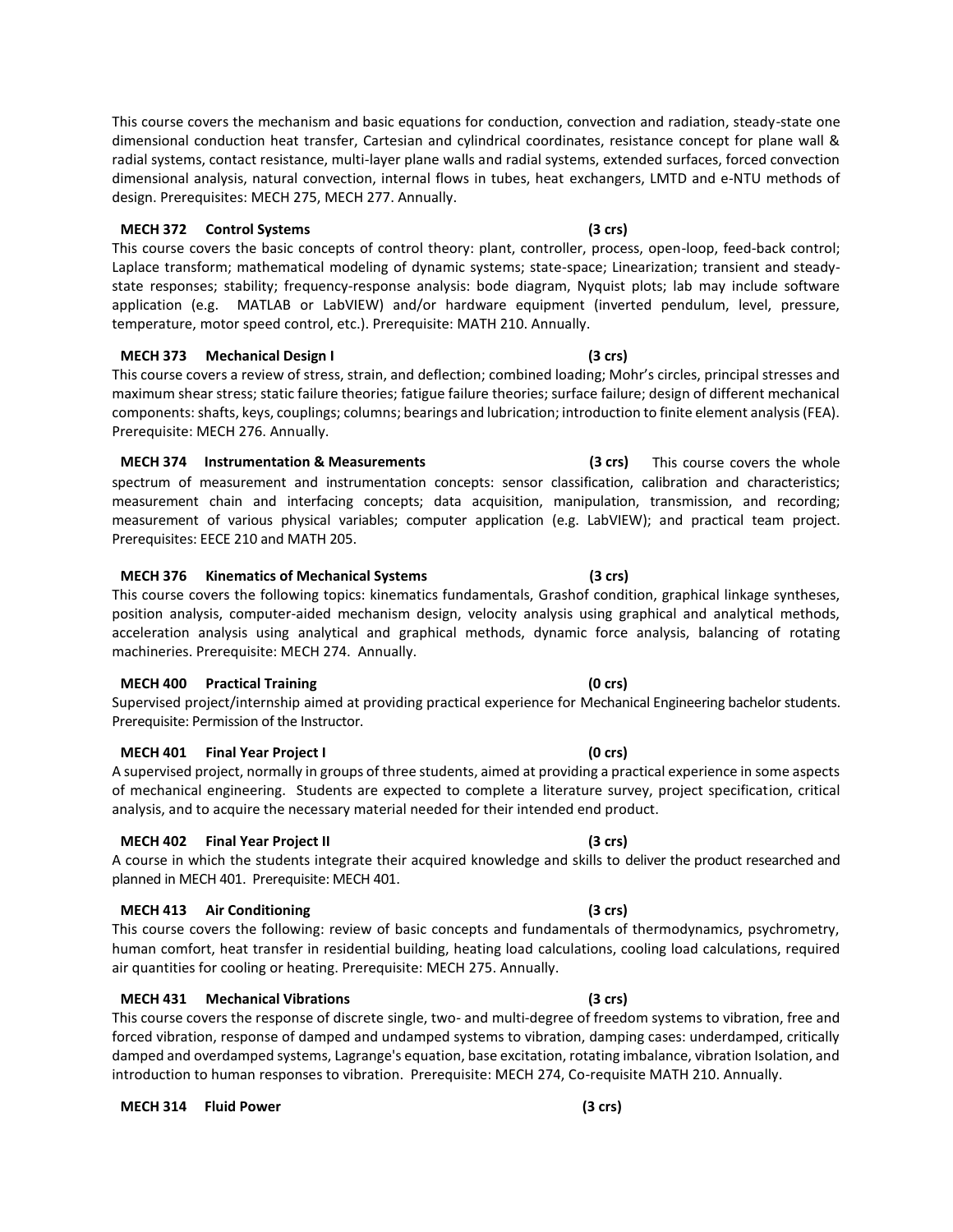This course covers the following topics: fundamental concept of fluid power transmission, properties of conventional fluid, control valves, positive and non positive displacement pumps, compressors, motors, cylinders, electrohydraulic and pneumatic valves, graphical symbols, circuit and systems, compressible fluid properties, and applications of fluid power. Prerequisite: MECH 277.

## **MECH 410 PLC and Industrial Automation (3 crs)**

This course covers PLC operation, PLC memory, ladder logic; structured logic, flowchart-based, and state-based design, instruction list and structured text programming, Interface of sensors, actuators, and I/O devices, selecting PLC, projects. Prerequisite: MECH 374.

## **MECH 412 Internal Combustion Engines (3 crs)**

This course covers the fundamental principles underlying the theory and analysis of reciprocating internal combustion engines, fuels, carburetion, combustion, exhaust emissions, detonation, fuel injection, and factors affecting performance. Prerequisite: MECH 275.

## **MECH 414 Gas Turbines (3 crs)**

This course covers the thermodynamic and aerodynamic theory that forms the basis of gas turbine design: shaft power cycles; gas turbine cycles; turbofan and turbojet engines; design and analysis of centrifugal and axial flow compressors and turbines. Prerequisites: MECH 275 and MECH 277.

## **MECH 415 Steam Turbines (3 crs)**

This course covers the following topics: impulse and reaction steam turbines, steam turbine cycles, flow of steam in nozzles, design aspects of turbines, stage losses and efficiency, velocity diagrams; impulse and reaction blading velocities; nucleation, condensation and two-phase phenomena in flowing steam. Prerequisites: MECH 275 and MECH 277.

## **MECH 416 Fluids Engineering Application (3 crs)**

This course covers the following topics: potential flow and boundary layer analysis; lift and drag; flow separation; viscous internal channel flow and lubrication theory; compressible flow in nozzles and ducts; normal shock waves and channel flow with friction or heat transfer; fluid machinery including pumps and hydraulic turbines. Prerequisite: MECH 277.

## **MECH 417 Thermal Power Plant (3 crs)**

This course covers the fundamental principles, theory, design and operation of thermal power plants. It also covers available technologies behind the existing thermal power plants and the up-to-date technologies available for future plants. Topics covered include: thermodynamic power cycles, energy conversion, boilers and furnaces, energy economy and analysis and sustainable power generation. Prerequisites: MECH 275 and MECH 277.

## **MECH 430 Mechatronics and Intelligent Machines Engineering (3 crs)**

This course covers the following topics: electromechanical systems and mechatronics; data; numbering systems, microcontroller, assembly language programming, A/D and D/A conversion; parallel I/O, programmable timer operation, interfacing sensors and actuators, applications; design project and implementation of a mechatronics system. Prerequisite: MECH 374.

## **MECH 441 Mechanical Design II (3 crs)**

This course covers the design and selection of mechanical elements including gears, (spur, helical, bevel, and worm gears), springs, screws and fasteners, clutches and brakes, belts and chain drive. The course also includes practical sessions and team project. Prerequisite: MECH 373.

## **MECH 444 Environmental Impacts of Energy Systems (3 crs)**

This course talks about world energy resources and classifications. It covers sources and effects of air pollution, air quality modeling, Gaussian dispersion models, motor vehicles emissions and noise pollution, mitigation strategies, environmental impacts of electricity generation, pollution control systems, electromagnetic radiations. Prerequisite: ENGR 100.

**MECH 450 Computer Applications in Mechanical Engineering (3 crs)**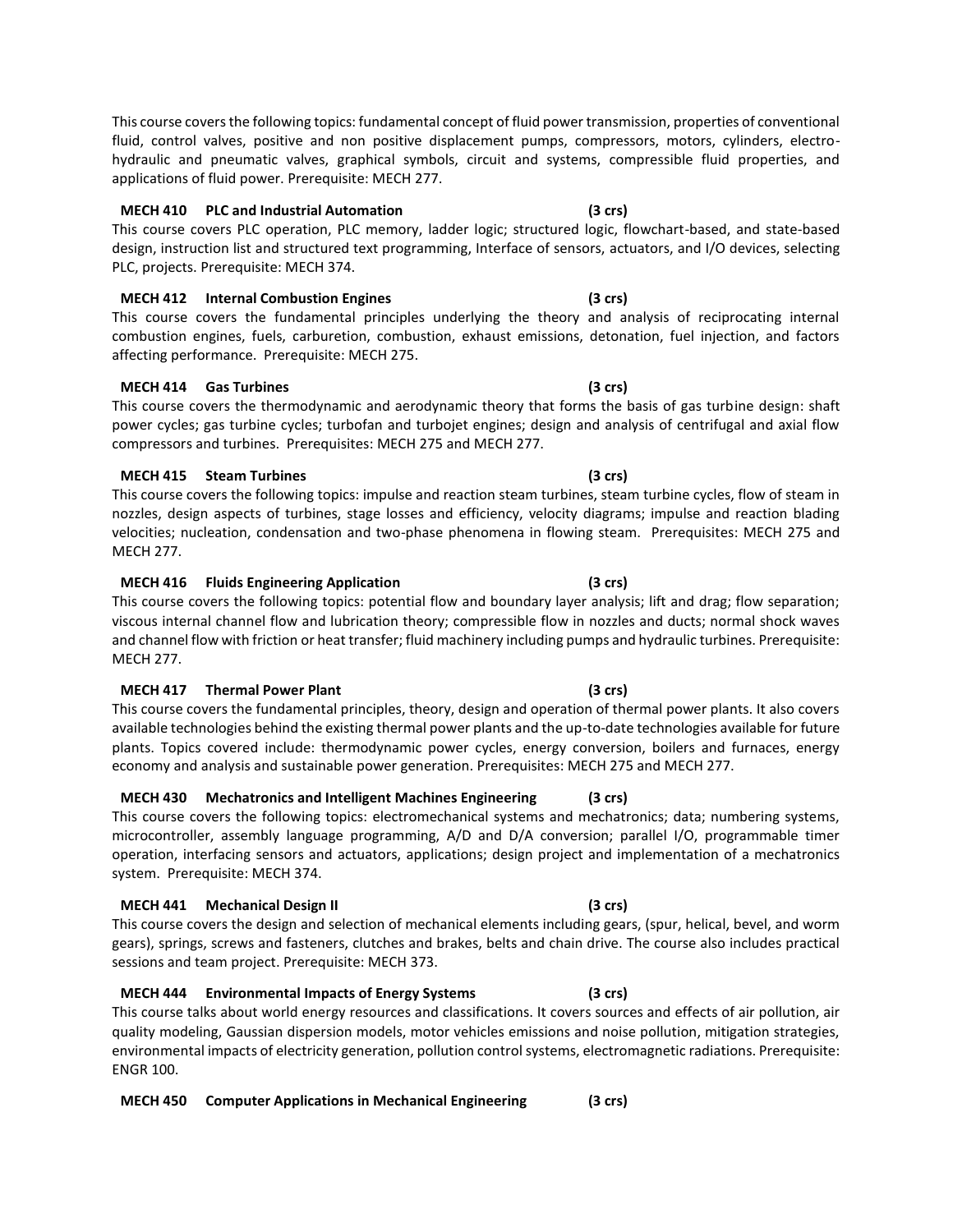This course teaches students how to use computer software to solve problems from various topics of mechanical engineering; topics may include but not restricted to stress analysis, vibration, heat transfer, and fluid flow. Computer applications may include but not restricted to the use of finite element method software, MATLAB and CFD. Prerequisite: EECE 130, and one of the following: MECH 277, MECH 371, MECH 373, MECH 431.

## **MECH 453 Robotics (3 crs)**

This course covers the following topics: introduction to robotics, coordinate systems, robot arms, end effectors, sensors, application of sensors in robots, programming of robots, safety considerations. Prerequisite: MECH 374.

### **MECH 454 Artificial Intelligence (3 crs)**

This course covers the following topics: introduction to artificial intelligence (AI), knowledge perception, predicate logic, machine learning, decision tree learning, two and multiple layers artificial neural networks (ANN) , logic programming, genetic algorithms, genetic programming. Prerequisites: EECE 130 and MATH 335.

### **MECH 455 Hydraulics (3 crs)**

This course covers the fundamental and operating principles of hydraulics and pumps/turbines: applied principles and practical features of hydraulics and pumps/turbines, internal flow in conduits, turbo-machinery, classifications of pumps, Classifications of hydraulic turbines. Prerequisite MECH 277.

### **MECH 490 Renewable Energy (3 crs)**

This course covers the whole spectrum of renewable energy: wind, solar, tidal, biomass, etc. The course also covers hybrid system as well as nuclear energy and its role in the 21st century (and beyond) and how it fits in with other forms of "renewable energy". Prerequisite: MECH 275.

### **MECH 499 Special Topics in Mechanical Engineering (3 crs)**

This independent course will cover a particular topic, varying from semester to semester, in which there is a particular student or staff interest. Prerequisite: Permission of the Instructor and approval of the Department.

### **MECH 270L Solid Mechanics Laboratory (1 crs)**

This laboratory covers different experiments related to properties of materials; experiments include Hooke's law, tensile test, bending test, creep test, hardness test, impact test, torsion test, and fatigue test. Co-requisite: MECH 270.

### **MECH 274L Mechanical Dynamics Laboratory (1 crs)**

This laboratory covers the following experiments: falling objects, projectile motion, acceleration and force, Newton's third law, tension, conservation of momentum, conservation of energy: free fall, pendulum, spring, roller coaster; oscillation; rotational inertia. Prerequisite: MECH 274.

### **MECH 277L Fluid Mechanics Laboratory (1 crs)**

This laboratory covers different experiments that may include: measurement of flow rate, Bernoulli's theorem, center of pressure, floatation characteristics, centrifugal pumps, cavitation in centrifugal pumps, characteristics of two pumps in series, pipe friction losses, friction in bends and fittings, momentum of flow, Pelton turbine, hydraulic Ram Pump, free and forced vortices. Co-requisite: MECH 277.

### **MECH 315L Thermal Laboratory (1 crs)**

This laboratory is meant to compliment the thermodynamics and heat transfer courses. Experiments include: linear heat conduction, radial heat conduction, combined convection and radiation, extended surface heat transfer, heat exchangers, saturation pressure, expansion processes of a perfect gas, steam power plant cycle. Co-requisite: MECH 371.

### **MECH 413L HVAC and Refrigeration Laboratory (1 crs)**

This laboratory covers the following experiments: different air conditioning processes, sensible heating, sensible cooling, humidification, heating and humidification, cooling and dehumidification. It also covers experiments on the refrigeration cycle, cooling towers and small and ducted split systems. Prerequisite: MECH 413.

### **MECH 444L Fuel Cell Laboratory (1 crs)**

This laboratory covers the following experiments: the basic functions of the fuel cell system, the characteristic curve